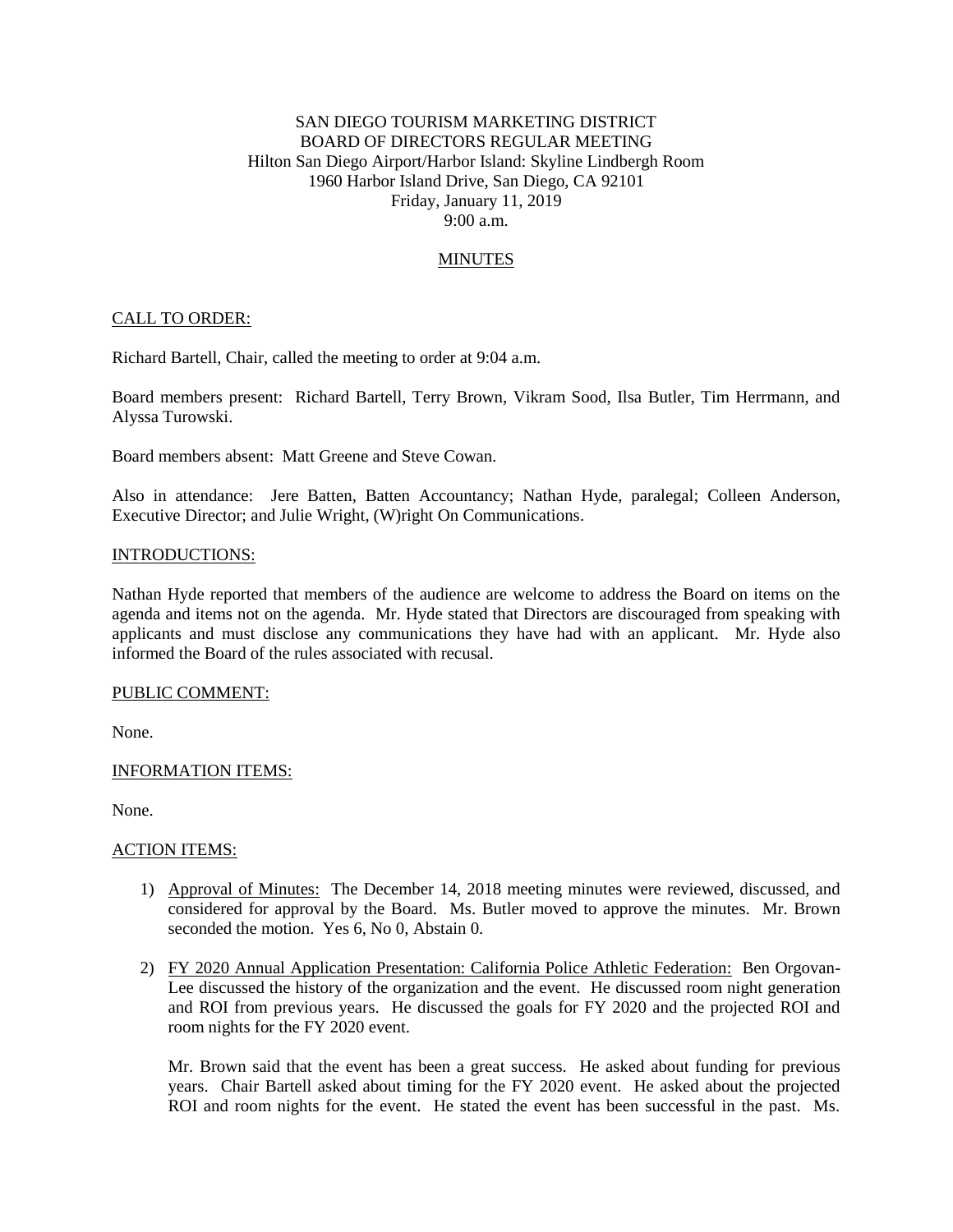Butler asked about contracted room blocks at SDTMD hotels. Mr. Herrmann asked about discounted registration fees if event participants stay at SDTMD hotels.

The request is for \$75,000, the projected room nights are 6,241, and the projected ROI is 15.7:1.

- 3) FY 2020 Annual Application Presentation: San Diego Bayfair/Thunderboats: This item was not discussed at the meeting and will be continued to the January 25, 2019 meeting.
- 4) FY 2020 Annual Application Presentation: San Diego Brewers Guild: Paige McWey Acers gave background on the history of the event. Beer Week is in its  $11<sup>th</sup>$  year in San Diego. She talked about out-of-town attendees from the last event. Nickie Pena discussed marketing strategies and target markets for the event. She talked about engaging with Visit California to market the event.

Chair Bartell asked about marketing efforts for out-of-town attendees. Paige McWey Acers stated the primary marketing strategy will be paid social media ads. Chair Bartell discussed funding from previous events and ROI. Ms. Butler asked about ROI projections. Ms. Kurowski asked about ticket sales data. Mr. Sood asked about using the app to direct attendees to SDTMD hotels.

The request is for \$31,000, the projected room nights are 775, and the projected ROI is 5.7:1.

5) FY 2020 Annual Application Presentation: San Diego Crew Classic, Inc. – Spring Classic: Luke Walton gave background on the history of the event, the goals for the FY 2020 event, and how they will increase room night sales to SDTMD hotels. FY 2020 will be the  $47<sup>th</sup>$  year of the event. He stated 80% of athletes are from outside of San Diego. The FY 2020 event will expand to three days to include high school and masters teams in the event. He discussed marketing efforts to bring out-of-town athletes to the event.

Mr. Herrmann asked about bid fees. Chair Bartell asked about bring high quality teams to the event. Ms. Butler asked about changes to the event since the 2012 event. Luke Walton stated the competitive rowing environment has changed. Chair Bartell asked about reduced room night projections from the FY 2019 event. Mr. Brown asked about the Winter Regatta. Luke Walton discussed planning for shoulder season events.

The request is for \$195,000, the projected room nights are 8,024, and the projected ROI is 7.4:1.

Chair Bartell requested a five minute break to resolve technical difficulties. The technical difficulties were resolved. San Diego Crew Classic, Inc. played a video of the event. San Diego Brewers Guild played a video of the event.

6) FY 2020 Annual Application Presentation: San Diego Exploratory Foundation/ANOC World Beach Games: Vincent Mudd provided background on the event. He mentioned that athletes from 206 countries will participate in the games. He said there will be 17 sports participating in the games. He said the ANOC General Assembly will be held during the games. He said that 44 countries have already qualified athletes to compete in the games. He discussed contracted room nights for the games. He discussed marketing efforts for the games.